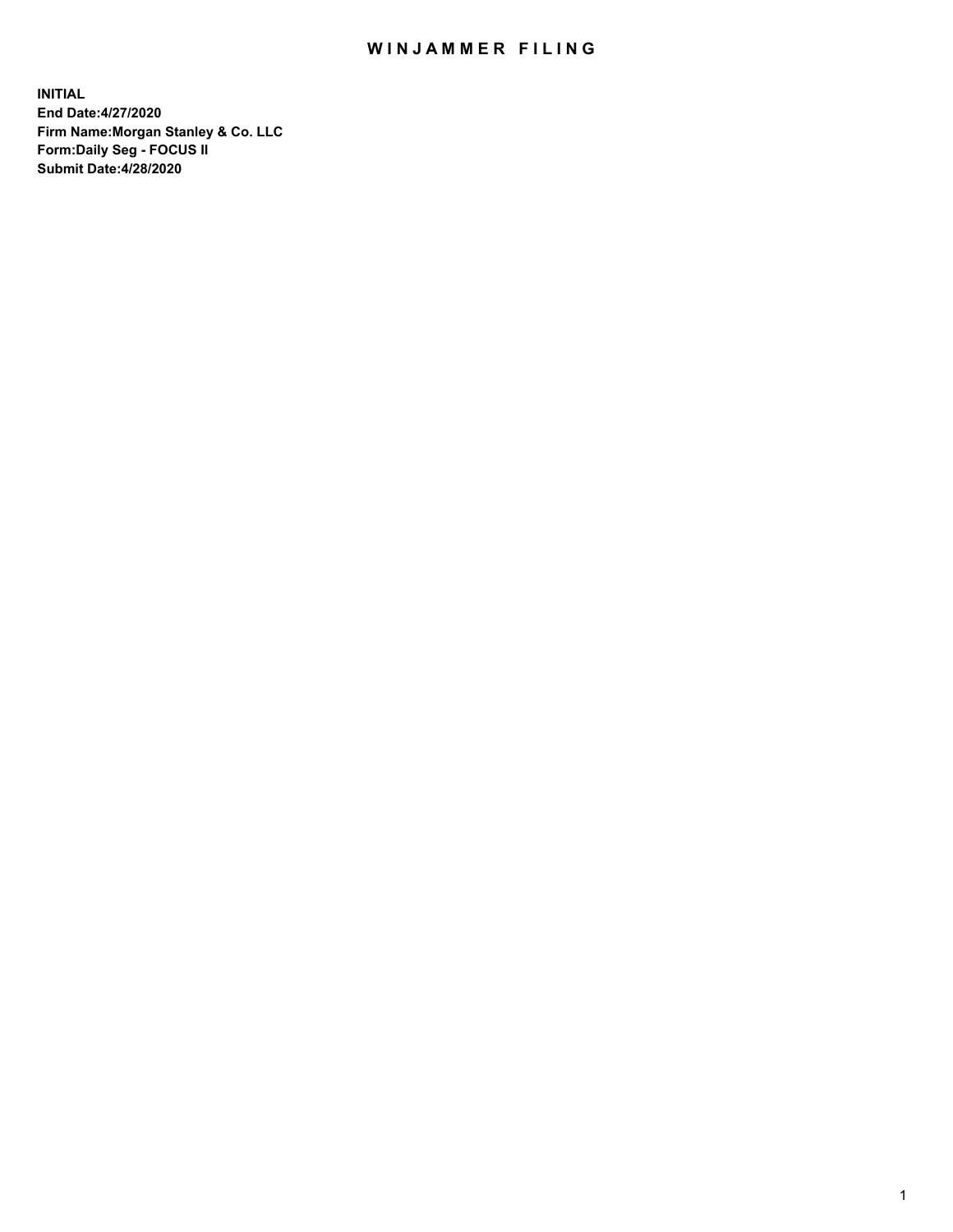**INITIAL End Date:4/27/2020 Firm Name:Morgan Stanley & Co. LLC Form:Daily Seg - FOCUS II Submit Date:4/28/2020 Daily Segregation - Cover Page**

| Name of Company                                                                                                                                                                                                                                                                                                               | Morgan Stanley & Co. LLC                               |
|-------------------------------------------------------------------------------------------------------------------------------------------------------------------------------------------------------------------------------------------------------------------------------------------------------------------------------|--------------------------------------------------------|
| <b>Contact Name</b>                                                                                                                                                                                                                                                                                                           | <b>Ikram Shah</b>                                      |
| <b>Contact Phone Number</b>                                                                                                                                                                                                                                                                                                   | 212-276-0963                                           |
| <b>Contact Email Address</b>                                                                                                                                                                                                                                                                                                  | Ikram.shah@morganstanley.com                           |
| FCM's Customer Segregated Funds Residual Interest Target (choose one):<br>a. Minimum dollar amount: ; or<br>b. Minimum percentage of customer segregated funds required:% ; or<br>c. Dollar amount range between: and; or<br>d. Percentage range of customer segregated funds required between:% and%.                        | 235,000,000<br><u>0</u><br><u>00</u><br>0 <sup>0</sup> |
| FCM's Customer Secured Amount Funds Residual Interest Target (choose one):<br>a. Minimum dollar amount: ; or<br>b. Minimum percentage of customer secured funds required:%; or<br>c. Dollar amount range between: and; or<br>d. Percentage range of customer secured funds required between:% and%.                           | 140,000,000<br><u>0</u><br><u>00</u><br>0 <sub>0</sub> |
| FCM's Cleared Swaps Customer Collateral Residual Interest Target (choose one):<br>a. Minimum dollar amount: ; or<br>b. Minimum percentage of cleared swaps customer collateral required:%; or<br>c. Dollar amount range between: and; or<br>d. Percentage range of cleared swaps customer collateral required between:% and%. | 92,000,000<br><u>0</u><br>0 Q<br>00                    |

Attach supporting documents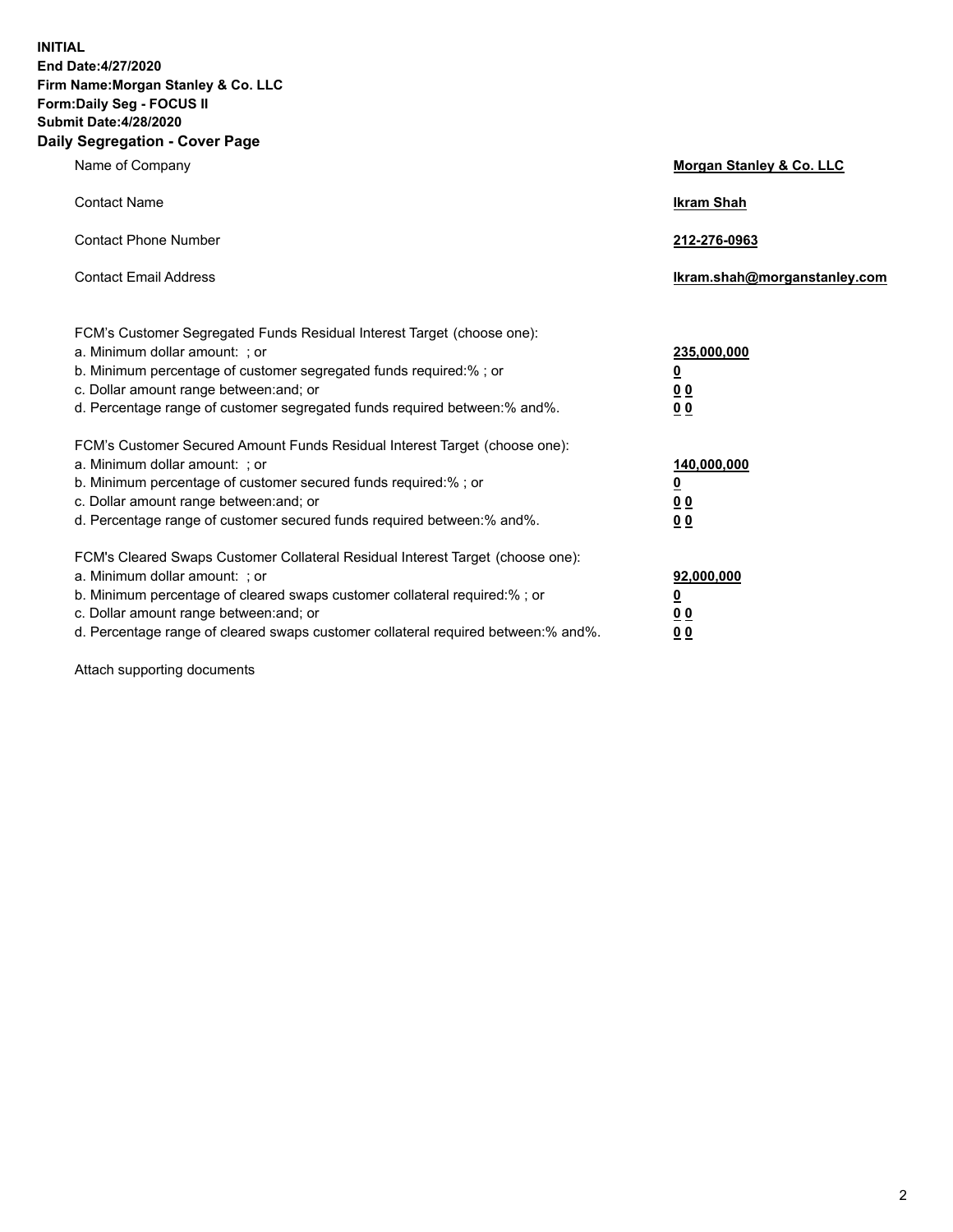## **INITIAL End Date:4/27/2020 Firm Name:Morgan Stanley & Co. LLC Form:Daily Seg - FOCUS II Submit Date:4/28/2020 Daily Segregation - Secured Amounts** Foreign Futures and Foreign Options Secured Amounts Amount required to be set aside pursuant to law, rule or regulation of a foreign government or a rule of a self-regulatory organization authorized thereunder **0** [7305] 1. Net ledger balance - Foreign Futures and Foreign Option Trading - All Customers A. Cash **4,638,480,866** [7315] B. Securities (at market) **2,750,499,172** [7317] 2. Net unrealized profit (loss) in open futures contracts traded on a foreign board of trade **-220,929,817** [7325] 3. Exchange traded options a. Market value of open option contracts purchased on a foreign board of trade **15,141,247** [7335] b. Market value of open contracts granted (sold) on a foreign board of trade **-19,470,900** [7337] 4. Net equity (deficit) (add lines 1. 2. and 3.) **7,163,720,568** [7345] 5. Account liquidating to a deficit and account with a debit balances - gross amount **158,715,252** [7351] Less: amount offset by customer owned securities **-157,175,372** [7352] **1,539,880** [7354] 6. Amount required to be set aside as the secured amount - Net Liquidating Equity Method (add lines 4 and 5) **7,165,260,448** [7355] 7. Greater of amount required to be set aside pursuant to foreign jurisdiction (above) or line 6. **7,165,260,448** [7360] FUNDS DEPOSITED IN SEPARATE REGULATION 30.7 ACCOUNTS 1. Cash in banks A. Banks located in the United States **811,235,799** [7500] B. Other banks qualified under Regulation 30.7 **160,223,369** [7520] **971,459,168** [7530] 2. Securities A. In safekeeping with banks located in the United States **706,752,393** [7540] B. In safekeeping with other banks qualified under Regulation 30.7 **0** [7560] **706,752,393** [7570] 3. Equities with registered futures commission merchants A. Cash **11,610,515** [7580] B. Securities **0** [7590] C. Unrealized gain (loss) on open futures contracts **2,946,158** [7600] D. Value of long option contracts **0** [7610] E. Value of short option contracts **0** [7615] **14,556,673** [7620] 4. Amounts held by clearing organizations of foreign boards of trade A. Cash **0** [7640] B. Securities **0** [7650] C. Amount due to (from) clearing organization - daily variation **0** [7660] D. Value of long option contracts **0** [7670] E. Value of short option contracts **0** [7675] **0** [7680] 5. Amounts held by members of foreign boards of trade A. Cash **4,006,445,382** [7700] B. Securities **2,043,746,779** [7710] C. Unrealized gain (loss) on open futures contracts **-223,875,975** [7720] D. Value of long option contracts **15,141,247** [7730] E. Value of short option contracts **-19,470,900** [7735] **5,821,986,533** [7740] 6. Amounts with other depositories designated by a foreign board of trade **0** [7760] 7. Segregated funds on hand **0** [7765] 8. Total funds in separate section 30.7 accounts **7,514,754,767** [7770] 9. Excess (deficiency) Set Aside for Secured Amount (subtract line 7 Secured Statement Page 1 from Line 8) **349,494,319** [7380]

- 10. Management Target Amount for Excess funds in separate section 30.7 accounts **140,000,000** [7780]
- 11. Excess (deficiency) funds in separate 30.7 accounts over (under) Management Target **209,494,319** [7785]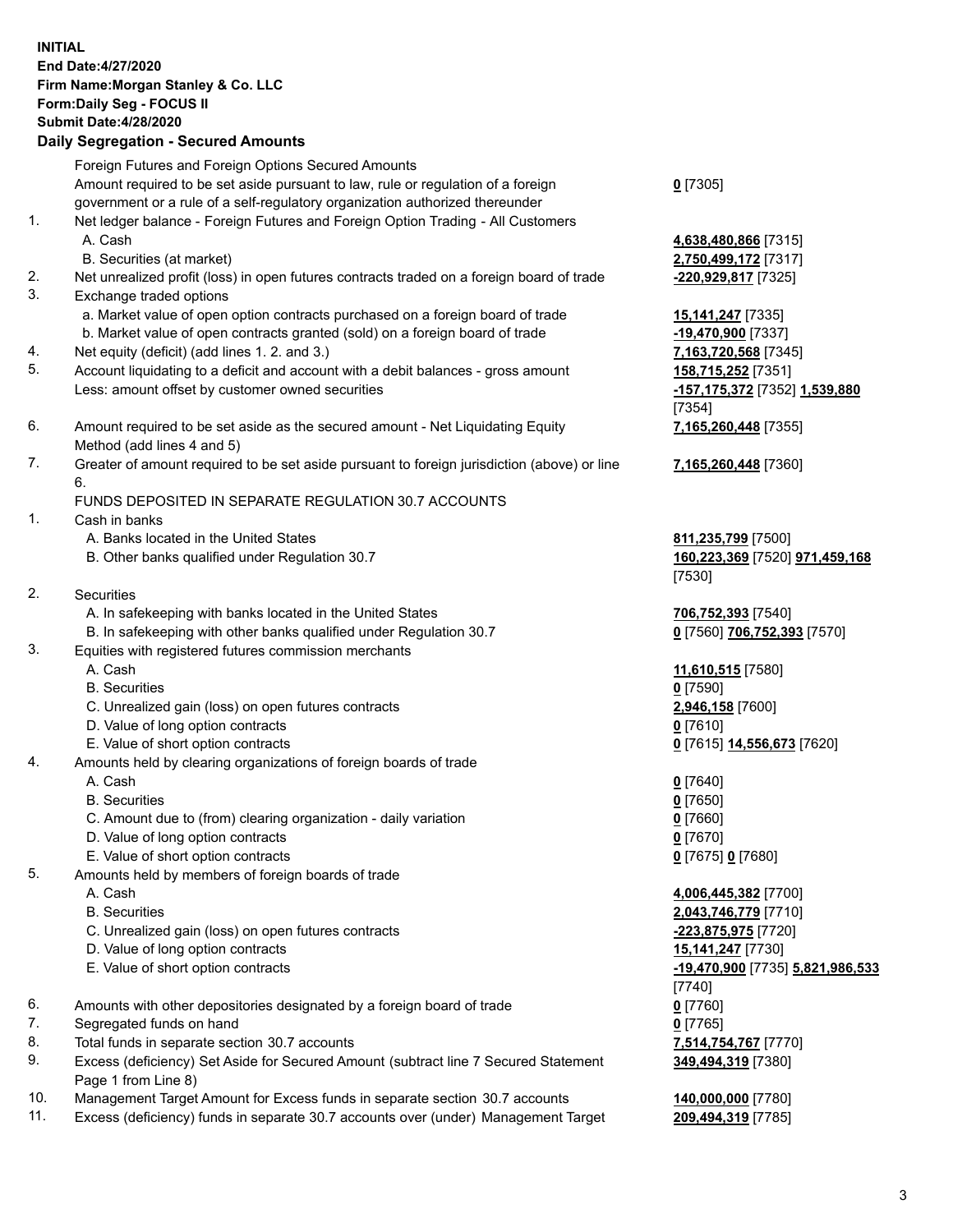**INITIAL End Date:4/27/2020 Firm Name:Morgan Stanley & Co. LLC Form:Daily Seg - FOCUS II Submit Date:4/28/2020 Daily Segregation - Segregation Statement** SEGREGATION REQUIREMENTS(Section 4d(2) of the CEAct) 1. Net ledger balance A. Cash **10,224,108,907** [7010] B. Securities (at market) **8,451,711,550** [7020] 2. Net unrealized profit (loss) in open futures contracts traded on a contract market **7,332,398,014** [7030] 3. Exchange traded options A. Add market value of open option contracts purchased on a contract market **837,458,605** [7032] B. Deduct market value of open option contracts granted (sold) on a contract market **-661,951,875** [7033] 4. Net equity (deficit) (add lines 1, 2 and 3) **26,183,725,201** [7040] 5. Accounts liquidating to a deficit and accounts with debit balances - gross amount **631,307,240** [7045] Less: amount offset by customer securities **-623,580,386** [7047] **7,726,854** [7050] 6. Amount required to be segregated (add lines 4 and 5) **26,191,452,055** [7060] FUNDS IN SEGREGATED ACCOUNTS 7. Deposited in segregated funds bank accounts A. Cash **4,524,925,792** [7070] B. Securities representing investments of customers' funds (at market) **0** [7080] C. Securities held for particular customers or option customers in lieu of cash (at market) **1,335,503,386** [7090] 8. Margins on deposit with derivatives clearing organizations of contract markets A. Cash **13,641,416,291** [7100] B. Securities representing investments of customers' funds (at market) **0** [7110] C. Securities held for particular customers or option customers in lieu of cash (at market) **7,116,208,164** [7120] 9. Net settlement from (to) derivatives clearing organizations of contract markets **71,537,527** [7130] 10. Exchange traded options A. Value of open long option contracts **837,458,605** [7132] B. Value of open short option contracts **-661,951,875** [7133] 11. Net equities with other FCMs A. Net liquidating equity **13,947,507** [7140] B. Securities representing investments of customers' funds (at market) **0** [7160] C. Securities held for particular customers or option customers in lieu of cash (at market) **0** [7170] 12. Segregated funds on hand **0** [7150] 13. Total amount in segregation (add lines 7 through 12) **26,879,045,397** [7180] 14. Excess (deficiency) funds in segregation (subtract line 6 from line 13) **687,593,342** [7190] 15. Management Target Amount for Excess funds in segregation **235,000,000** [7194]

16. Excess (deficiency) funds in segregation over (under) Management Target Amount Excess

**452,593,342** [7198]